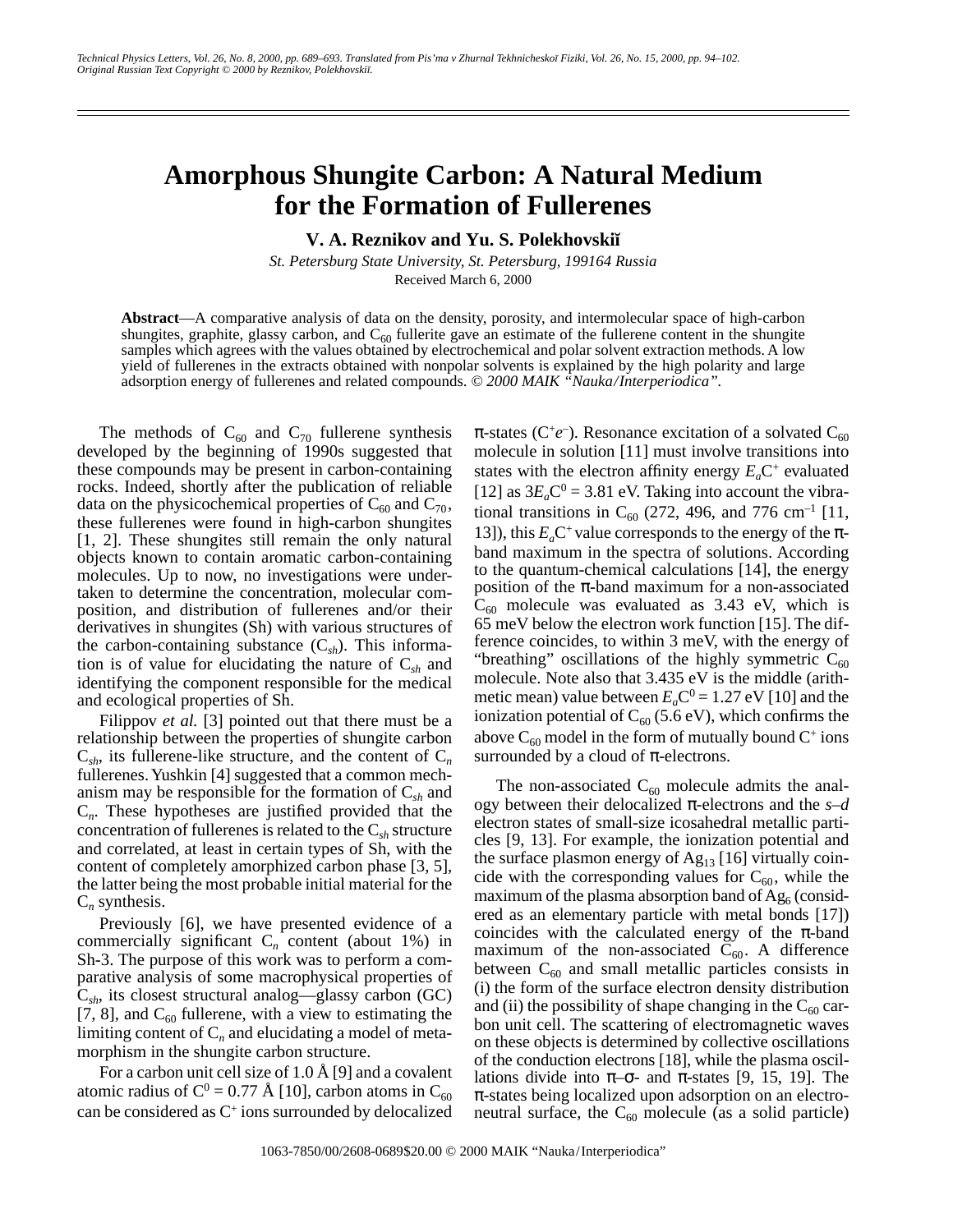

**Fig. 1.** Typical spectra of  $C_{60}$ : (1, 2) luminescence (curve 2) illustrates a time variation of the emission spectrum);  $(3, 4)$  luminescence excitation at  $(3)$  410 and  $(4)$  497 nm.

loses its metallic properties. In this case, an excited  $C_{60}$ particle with electron-acceptor properties must contain a bound electron-hole pair. Indeed, the luminescence spectra of  $C_{60}$  absorbed in a microporous glass or adsorbed on the surface of polymer molecules exhibit bands peaked at 365, 368, and 410, 433 nm shifted from the 361 and 407 nm bands in accordance with the frequencies of the characteristic vibrational states of  $C_{60}$  (Fig. 1).

The thermal stability of fullerenes, together with high electronegativity and polarizability of  $C_{60}$  [15, 19], allows this molecule to be considered as an adatom of large radius possessing the properties of elements of the VII group. For example,  $C_{60}$  is, like iodine, soluble in nonpolar solvents and has the values of ionization energy and  $E_a$  close to those of At [10].

Thus,  $C_{60}$  may exhibit, depending on the environment, both the individual molecular properties and the properties of metallic or semiconducting particles, or even halogen atoms. This accounts for the ability of  $C_{60}$ to form compounds with various types of chemical bonds, for the large energies of  $C_{60}$  adsorption on electron-donor surfaces, and for the effective solid-state interaction of  $C_{60}$  with ionic and/or molecular compounds [20].

A 10% decrease in the intermolecular distance in  $C_{60}$  crystals as compared to the interlayer spacing in graphite (3.35–3.36 Å) suggests that the  $\pi-\pi$  exchange interaction in this system is possible as well. A high mobility of  $C_{60}$  molecules near the position of equilibrium in the crystal lattice [13] allows us to assume that, when the carbon cell shifts from the equilibrium position, one of the neighboring molecules may act as a donor, and the other, as an acceptor of electron density. A shift of the  $\pi$ -states of the donor molecule to a lowenergy level of the acceptor molecule corresponds to  $E_aC_{60} = 2.65$  eV [13]. This model, in which the donor and acceptor are equivalent, can be applied to any pair of molecules. Therefore, the interaction between lowenergy states and  $\pi$ -states of the acceptor molecule must be a fundamental energy characteristic of a  $C_{60}$ crystal. For the calculated mean energy of 3.435 eV, an equidistant value with respect to  $E_a C_{60}$  is 1.865 eV corresponding to the bandgap of  $C_{60}$  fullerite [9, 13]. This implies that the  $2C_{60}$  dimer is an element of self-similarity in the fullerite structure, which may pass as a whole into solution to perform as the self-similarity element in the corresponding fractal aggregates [13].

In a non-associated  $C_{60}$  molecule, the electron shell thickness can be considered as corresponding to the thermodynamic equilibrium between the orbital and covalent radii of carbon atoms (1.39 Å). In this case, the ratio of the volume occupied by a carbon atom to the volume of a  $C_{60}$  molecule is  $\approx 0.78$ . The same value is obtained for the density ratio of  $C_{60}$  fullerite ( $\rho =$ 1.697 g/cm<sup>3</sup>) and graphite ( $\approx$ 2.25 g/cm<sup>3</sup>) calculated taking into account a difference in C–C bond lengths [5, 13]. For an equivalent surface filling of the entire  $C_{60}$  volume, the density (ρ) of fullerite increases to reach the ρ value for graphite. Therefore, the volume of the interlayer space in graphite is equivalent to the intermolecular volume in fullerite. A special feature of the  $C_{60}$  structure is the presence of pentahedra uniformly distributed over the carbon cell surface, whereby each carbon atom is shared by two hexagons and one pentagon. This implies that the pentahedra are formed as a result of self-organization in the excited  $C_{60}$ molecules.

A collective character of the self-organization of carbon molecules into an aromatic structure is indicated by coinciding energies of formation of the  $C_{60}$ molecules and  $\pi$ -σ-plasmons [13, 14]. It was also pointed out [13, 14] that the synthesis of fullerenes from C-clusters is an effective process provided that an energy released upon the contact of clusters amounts to a few eV, which is just the energy characteristic of the electron affinity of linear carbon molecules [21]. Therefore, the excited amorphized graphite-like clusters and chain molecules in a C*sh* structure may form aromatic fullerene-like molecules. This is confirmed by a pyrolytic synthesis of fullerenes from chain hydrocarbons under conditions of weak interaction with environment in an oxygen-free atmosphere.

The samples of Sh-1 and GC exhibit, in addition to similar X-ray-amorphous structures and coinciding features in the 400–1600 cm<sup>-1</sup> (see Fig. 2, curves 1 and 2) range of the IR absorption spectra, close values of the strength characteristics, thermal expansion coefficients, heat capacity, and electric conductivity [5]. On the other hand, the thermal conductivity values differ 6−7 times. The low thermal conductivity of Sh-1 as compared to that of GC, with close values of most macrophysical characteristics, implies that the interphase boundaries may contain a considerable amount of heatscattering centers. A middle (arithmetic mean) value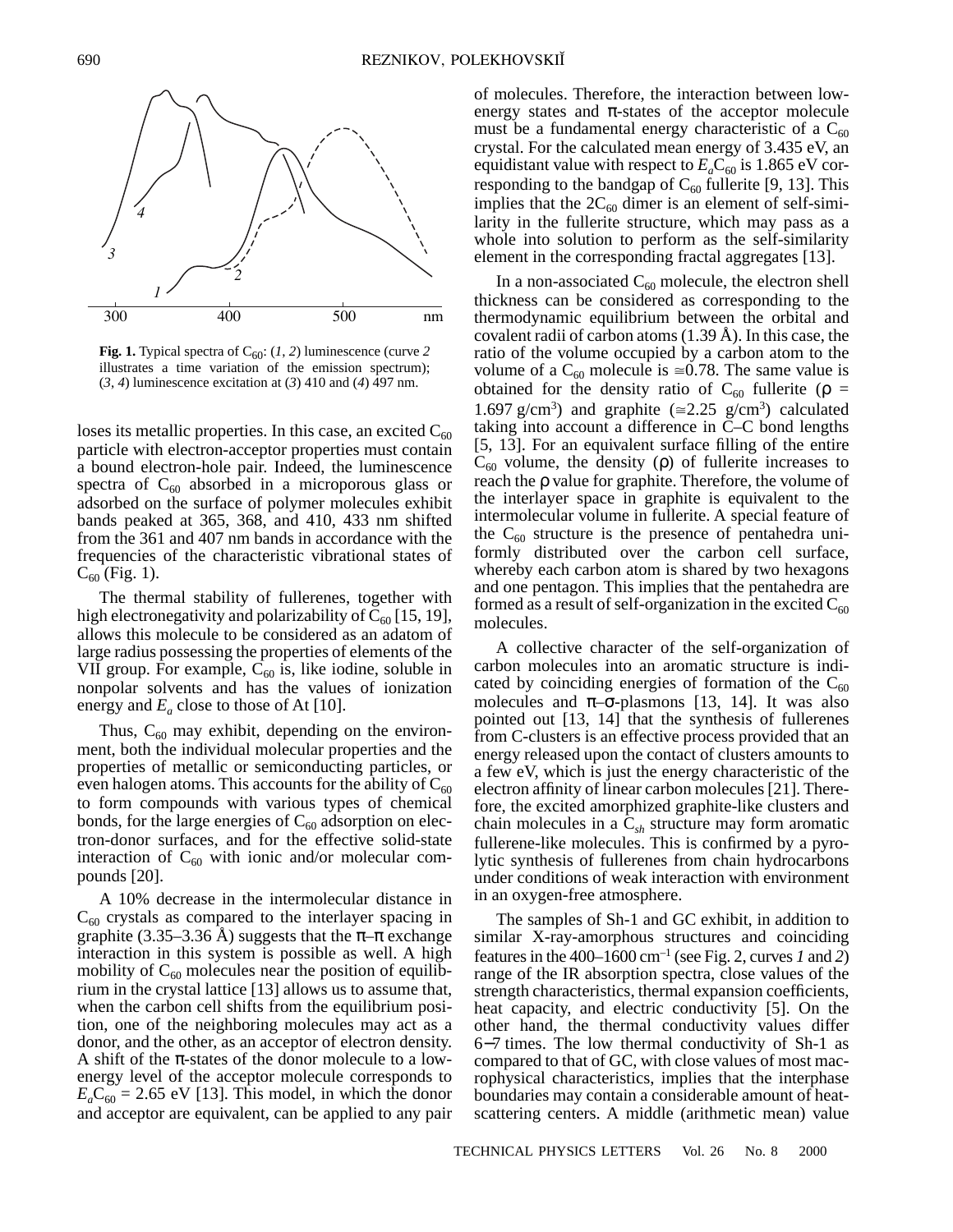between the densities of graphite and  $C_{60}$  fullerite at 290 K is 0.02  $g/cm^3$  greater than the density of GC. This difference is related to a fully amorphized phase present in the GC structure [5], the density of which may be comparable with that of soot ( $\rho = 2.1 - 2.18$  g/cm<sup>3</sup>). Thus, the GC structure can be considered as a superposition of graphite-like packets (GLPs) with ultimate geometries of bent hexagonal layers.

The ratio of limiting values of the interplanar spacing in GLPs (3.65 and 3.41 Å for C*sh* with globular and sheet morphology, respectively [3]) coincides with the density ratio of the corresponding types of Sh-1 (1.83– 1.96  $g/cm<sup>3</sup>$ ), which indicates that these packets are the main structural units of  $C_{sh}$ . A 2–7% increase in the interlayer spacing in GLP with respect to that in crystalline graphite corresponds to a decrease in the density down to  $\rho = 2.1 - 2.2$  g/cm<sup>3</sup>. This estimate does not take into account a possible change in the density within 2−4% due to a difference in interatomic distances between the C*sh* and graphite structures, since the bending and small dimensions of GLPs necessarily imply the presence of carbon vacancies. For a C*sh* structure porosity of 10–12% [5], the average density of GLPs correspond to the  $\rho$  value of Sh-1. A middle value between the densities of GLPs and  $C_{60}$  fullerite (1.9–1.95 g/cm<sup>3</sup>) falls in the range of  $\rho$  values of Sh-1. For an average C-globule size of about 10 nm, the free volume of C-globules coincides with that of  $C_{60}$  molecules provided that the globules form a four-layer packet, which accounts for the fullerene-like structure of C*sh* [3, 4, 22]. A smaller number of features in the IR spectrum of Sh-1 in comparison with the spectrum of GC (see Fig. 2, curves *1* and *2*) is indicative of a higher degree of order in the shungite carbon structure.

The density of C<sub>60</sub> was estimated as  $\rho = 2.03$  g/cm<sup>3</sup> [19]. Determined within the framework of the fullerene-like model, the interglobular porosity must fall within 30–35%, while the total porosity must be about 40%. A discrepancy between this estimate and the value  $(10-12\%)$  presented above is eliminated if we assume that (i) a soot-like phase and/or  $C_n$  carbon phase is present in the inter- and intraglobular space and (ii) the GLPs are for the most part intercalated [8]. The latter assumption, like the hypothesis of a fullerene-like C*sh* structure, is based upon the coincidence of the main spectral features observed in the 400–1500 cm<sup>-5</sup> range for Sh-1 and  $C_{60}$  dimers in a KCl matrix [20] (Fig. 2, curves *2* and *3*). The IR spectrum of Sh-1 displays a Raman band of graphite at 1575–1580 cm–1; the fact that this band is allowed in the IR spectrum is also related to the intercalation of monovalent electrondonor carbon atoms [23].

Considering GLPs as the walls of globules cannot explain the fact that the number of layers in the GLPs is odd before and even after the heat treatment of Sh samples [3]. A fractal character of the C*sh* structure implies a mixed type of the interaction between GLPs and the



**Fig. 2.** IR absorption spectra: (*1*) glassy carbon; (*2*) shungite (Sh-1); (3)  $C_{60}$  in KCl matrix; (4) solid amorphized  $C_{60}$ -methylpyrrolidone phase.

absence of any pronounced GLP orientation. An evidence for the glassy structure of C*sh* is provided by the coincidence of the Sh-1 density with that ( $\rho =$  $1.9 \text{ g/cm}^3$ ) of the melt of a mixture comprising chain and aromatic C-clusters [24]. In this context, the globular structure can be considered as resulting from an ordered mass rearrangement within a closed volume, beginning with nucleation of the graphite-like networks in the field of uniformly distributed catalytically active centers. A decrease in the number of crystallization centers corresponds to an increase in the size of GLPs and, hence, of the C-globules.

In this model, the odd number of layers in the packet is a consequence of the primary monolayer nucleation; however, this does not exclude the possible nucleation of two layers and an even number of layers in the packet. Thus, GLPs can be considered as the elements of self-similarity in the fractal structure of C*sh*. Assuming the precipitation-like accumulation of C-globules, the fractal dimensionality must fall within 2.3–2.5 D [25]. The interglobular porosity of this structure must be not lower than 20%. In our opinion, it is the total porosity level of C*sh* that is the main evidence in favor of the recrystallization mechanism. The crystallization model of C*sh* formation is confirmed by a filament (whisker) crystal structure of some shungite carbon samples [26]. Within the framework of the vapor–liquid–crystal mechanism [27], the filament crystal growth begins in a quasiliquid phase supplied with the mobile C-clusters, which makes possible the fullerene-like structure formation [28]. The growth of filament crystals require a sufficient free volume and a small number of primary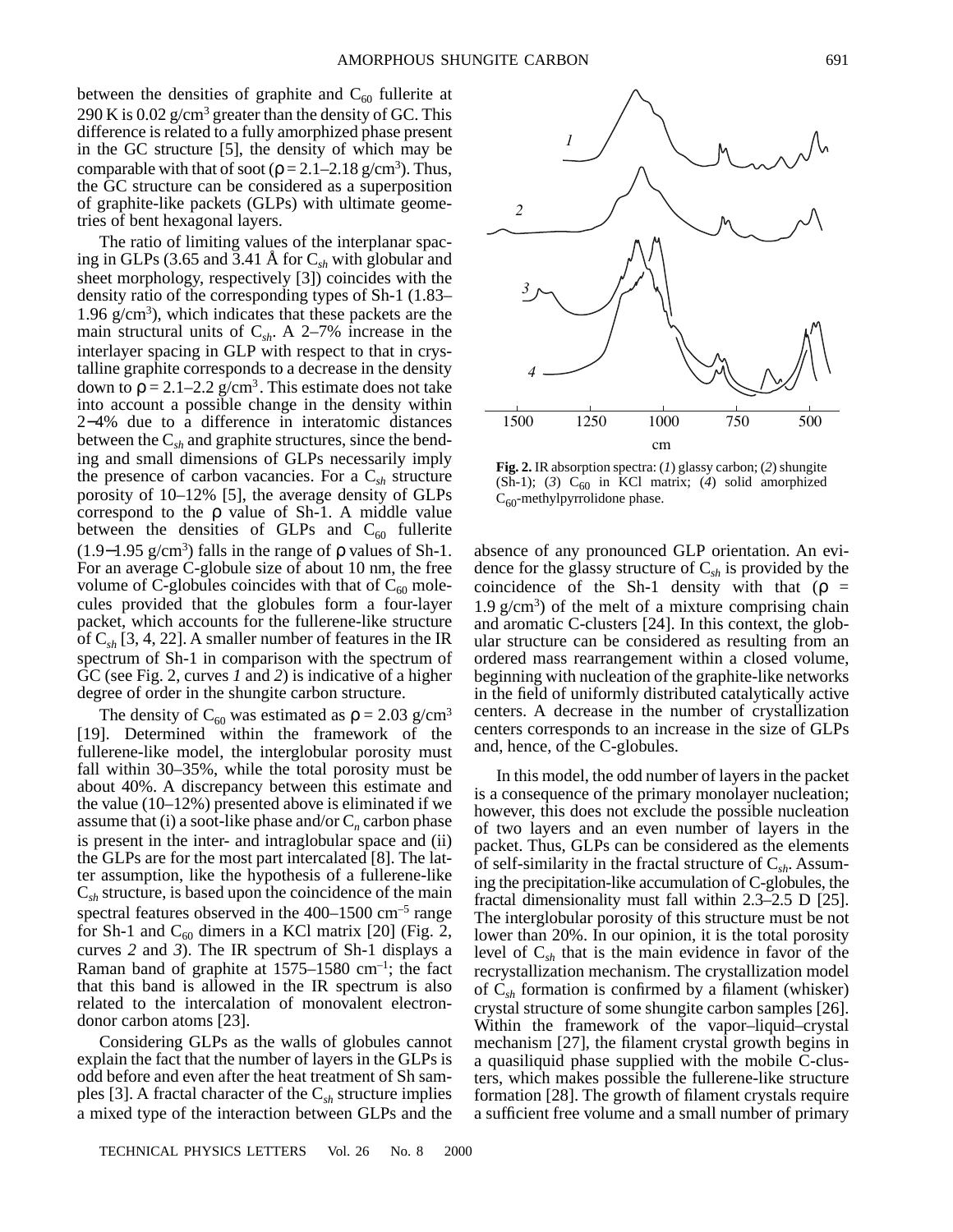crystallization centers. The recrystallization process may not involve some part of the C-clusters. Thus, the main difference of the GLP formation in Sh is the closed space in which the process occurs, while the free volume formation provides conditions for the secondary recrystallization of weakly bound C-clusters into the final aromatic structures.

The fact that the ρ values of GC and Sh-1 can be obtained within the framework of the same GLP model implies that a difference between the calculated and measured densities of Sh-1 (0.03–0.07%) is related to the presence of either a C-phase with  $\rho = 1.6$ – 1.66 g/cm3 characteristic of the GC samples upon a high-temperature treatment [5] or fullerenes. The use of a macrophysical value for evaluating the total density of statistically distributed C*n* molecules or their smallsize aggregates is possible because the inter-pore space in C*sh* is definitely smaller than the intermolecular volume in fullerite and in the adsorbed state of  $C_n$ . The existing notions about the shungite substance formation [3], as well as the presence of organic compounds, microorganisms, and water in the shungite samples, are inconsistent with the thermal mechanism of low-density C*sh* phase formation.

As follows from the above considerations, the concentration of C*n* in Sh samples with most disordered structure is estimated at 3–5 wt % of  $C_{sh}$ . This estimate is confirmed by observation of a resolved band at  $1180 \text{ cm}^{-1}$  in the IR spectrum of Sh-1 (see Fig. 2, curve *2*), which is a characteristic band in the spectrum of  $C_{60}$ . A similar band is observed in the spectrum of a solid amorphized  $C_{60}$ –methylpyrrolidone phase (see Fig. 2, curve *4*). At the same time, the spectra of this phase and Sh-1 contain, in contrast to the spectrum of  $C_{60}$ –KCl samples [29], no characteristic bands in the region of  $1420-1430$  cm<sup>-1</sup>, which is most probably explained by the interaction of  $\pi$ -states in the major part of  $C_n$  with the matrix components. The common features observed in the IR spectra of Sh-1, GC,  $C_{60}$ –KCl<sub>x</sub>, and ultradisperse graphite particles [30] reflect the presence of like structural groups of carbon atoms forming bent hexagonal layers [31].

According to the above estimates, there are 30–  $40 \, \text{C}_n$  molecules per globule, which allows the associative arrangement of these molecules in the free space of C*sh*. This hypothesis is consistent with the calorimetric effects observed in the temperature intervals near 190−200, 235–245, and 280 K. For the samples of Sh-3 dehydrated in vacuum for 24 h at 280 K, the high-temperature maximum is observed 5–7 K below, and the low-temperature maximum, 5–7 K above the corresponding peaks for Sh-1. The high-temperature maxima are usually registered during the first DSC runs in the heating modes. These features allow us to assign the observed calorimetric features to processes in the ordered molecular aggregates with various relative concentrations of  $C_{60}$  and  $C_{70}$  molecules. The low-temper-

ature maxima are attributed to changes in the vibrational mobility of  $C_{60}$  and  $C_{70}$  molecules, and the hightemperature maxima, to changes in the structure of  $C_{60}$ fullerite with a large admixture of  $C_{70}$  [32].

The calculated estimates of the content of  $C_n$  in Sh are confirmed by data on the extraction of thermoactivated Sh-1 samples with polar solvents capable of forming compounds containing donor–acceptor bonds with  $C_n$ . The samples obtained upon the thermal removal of hydrocarbons and solvent from the extracted bitumous phase exhibited crystallization of carbonaceous particles with a cubic and/or dendrite crystal habit. The X-ray diffraction data allowed these particles to be identified with  $C_{60-70}$ . The spectral features of the extracted carbon particles and their solutions also corresponded to the  $\overline{C}_{60-70}$  structure. The estimated mass of the isolated crystalline particles varied within 1.5–2.0 wt % of the Sh-1 sample, depending on the extraction conditions. The experimental data were indicative of the possible technological efficiency of using natural fullerenes extracted from shungites in medical and ecological applications.

## REFERENCES

- 1. P. R. Buseck, S. J. Tsipurski, and R. Hettich, Science **257**, 215 (1992).
- 2. S. V. Kholodkevich, A. V. Bekhrenev, V. K. Donchenko, *et al.*, Dokl. Akad. Nauk **330** (3), 340 (1993).
- 3. M. M. Filippov, A. I. Golubev, P. V. Medvedev, *et al.*, *Organic Substances of Shungite-Bearing Rocks of Karelia* (Petrozavodsk, 1994).
- 4. N. P. Yushkin, Dokl. Akad. Nauk **337** (6), 800 (1994).
- 5. *Shungites of Karelia and Ways to Their Complex Use*, ed. by V. A. Sokolov and Yu. K. Kalinin (Petrozavodsk, 1976).
- 6. V. A. Reznikov, Yu. S. Polekhovskii, and V. E. Kholmogorov, in *Carbonaceous Formations in Geologic History*, Abstracts of Papers (Petrozavodsk, 1998), pp. 71–72.
- 7. Yu. K. Kalinin, Zap. Vses. Mineral. O–va **119** (5), 1 (1990).
- 8. S. V. Kholodkevich and V. V. Pobochiĭ, Pis'ma Zh. Tekh. Fiz. **20** (3), 22 (1994) [Tech. Phys. Lett. **20**, 99 (1994)].
- 9. S. V. Kozyrev and V. V. Rotkin, Fiz. Tekh. Poluprovodn. (St. Petersburg) **27** (9), 1409 (1993) [Semiconductors **27**, 777 (1993)].
- 10. *Properties of Inorganic Compounds*, ed. by A. I. Efimov (Khimiya, Leningrad, 1983).
- 11. V. P. Belousov, V. P. Budtov, O. B. Danilov, *et al.*, Opt. Zh. **64** (12), 3 (1997) [J. Opt. Technol. **64**, 1081 (1997)].
- 12. V. A. Voll, Fiz. Tekh. Poluprovodn. (St. Petersburg) **29** (10), 2071 (1995) [Semiconductors **29**, 1081 (1995)].
- 13. A. V. Eletskiï and B. M. Smirnov, Usp. Fiz. Nauk 165 (9), 977 (1995) [Phys. Usp. **38**, 935 (1995)].
- 14. A. L. Chistyakov and I. V. Stankevich, Izv. Akad. Nauk, Ser. Khim., No. 9, 1680 (1995).
- 15. V. V. Afrosimov, A. A. Basalaev, and M. N. Panov, Zh. Tekh. Fiz. **66** (5), 10 (1996) [Tech. Phys. **41**, 412 (1996)].